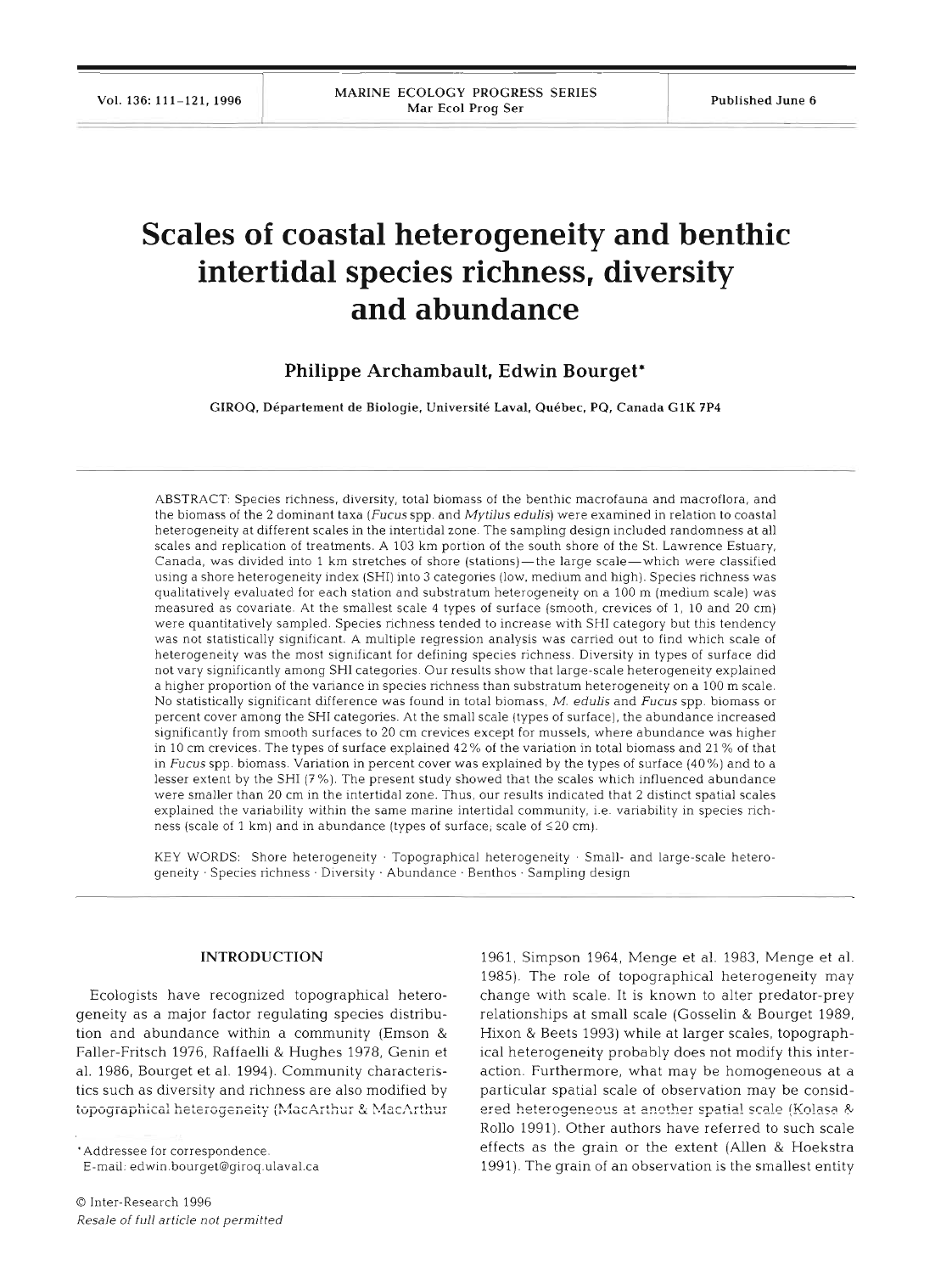(resolution of the observer) that can be detected in the data, while the extent is the largest entity. In this study, the scale is a topographical one which corresponds to a shore development or rugosity ranging from grain sizes of **S20** cm to an 'extent' of 1 km. There are few in **situ** benthic studies which have identified the relative importance of different spatial scales on community characteristics. Most studies have examined one spatial scale, and its effects on a variety of community characteristics. Recently, Bourget et al. (1994) examined the influence of 4 scales of heterogeneity  $(510 \text{ cm})$ on the establishment of an epibenthic community. Lindergarth et al. (1995) investigated the influence of spatial variability on abundance and age distribution in 2 bivalve species over several scales (between 1 m and  $10<sup>5</sup>$  m). Multi-scale investigations should be carried out in community studies since different scales may influence community characteristics differently (Levin 1992). The relative importance of factors influencing marine benthic communities could therefore be substantially altered when scale is considered.

Biogeographical information has traditionally been the focus of previous large-scale studies. Topographical heterogeneity (e.g. mountainous areas) has been



Fig. **1.** Study area on the south shore of the St. Lawrence Estuary, Canada, and schematic view of the  $(A)$  qualitative and  $(B)$  quantitative sampling procedures

shown to increase species richness for mammals (Simpson 1964) and birds (Cook 1969). Currie & Paquin (1987) have also shown that topographical heterogeneity influences species nchness of trees. In the marine benthic environment, studies at the landscape scale have focused on biogeographical patterns (Ardisson et al. 1990, Ardisson & Bourget 1992, Thiebaut et al. 1994). To our knowledge, no in **situ** studies have investigated the influence of topographical heterogeneity at large scales  $(21 \text{ km})$  on community characteristics, species richness and diversity, in marine benthic habitats.

Smaller scales have received much more attention than larger scales. Substratum heterogeneity (physical or biotic) has been shown to modify competition (Buss & Jackson 1979, Walters & Wethey 1986), predation (Russ 1980, Keough & Downes 1982, Gilinsky 1984, Holt 1984, Menge et al. 1985, Gosselin & Bourget 1989, Hixon & bienge 1991, Hixon & Beets 1993), larval settlement (Eckman 1983, Chabot & Bourget 1988, Havenhand & Svane 1991, Miron et al. 1996), and community characteristics (diversity, richness and abundance; Emson & Faller-Fritsch 1976, Raffaelli & Hughes 1978, Menge et al. 1983, Menge et al. 1985,

Chapman & Underwood 1994). Our observations in the St. Lawrence Estuary, Canada, suggested that a linear shoreline was less colonized by benthic organisms than bays and headlands. In the present study we tested the hypothesis that intertidal benthic sessile community characteristics (species richness, diversity and abundance) were related to shore heterogeneity and that the array of shore heterogeneity scales influence these characteristics differently. The specific objectives were to observe species richness, diversity, and abundance in relation to increasing shore

# METHODS

Study area and large-scale hetero**geneity** measurement. The present study was carried out on a 103 km portion of the south shore of the St. Lawrence Estuary (Fig. 1; between Trois-Pistoles and Mitis) from 8 June to 17 August 1992. This area was chosen for its relatively linear shoreline which is broken up by bays and headlands. In addition, this part of the estuary is characterized by a small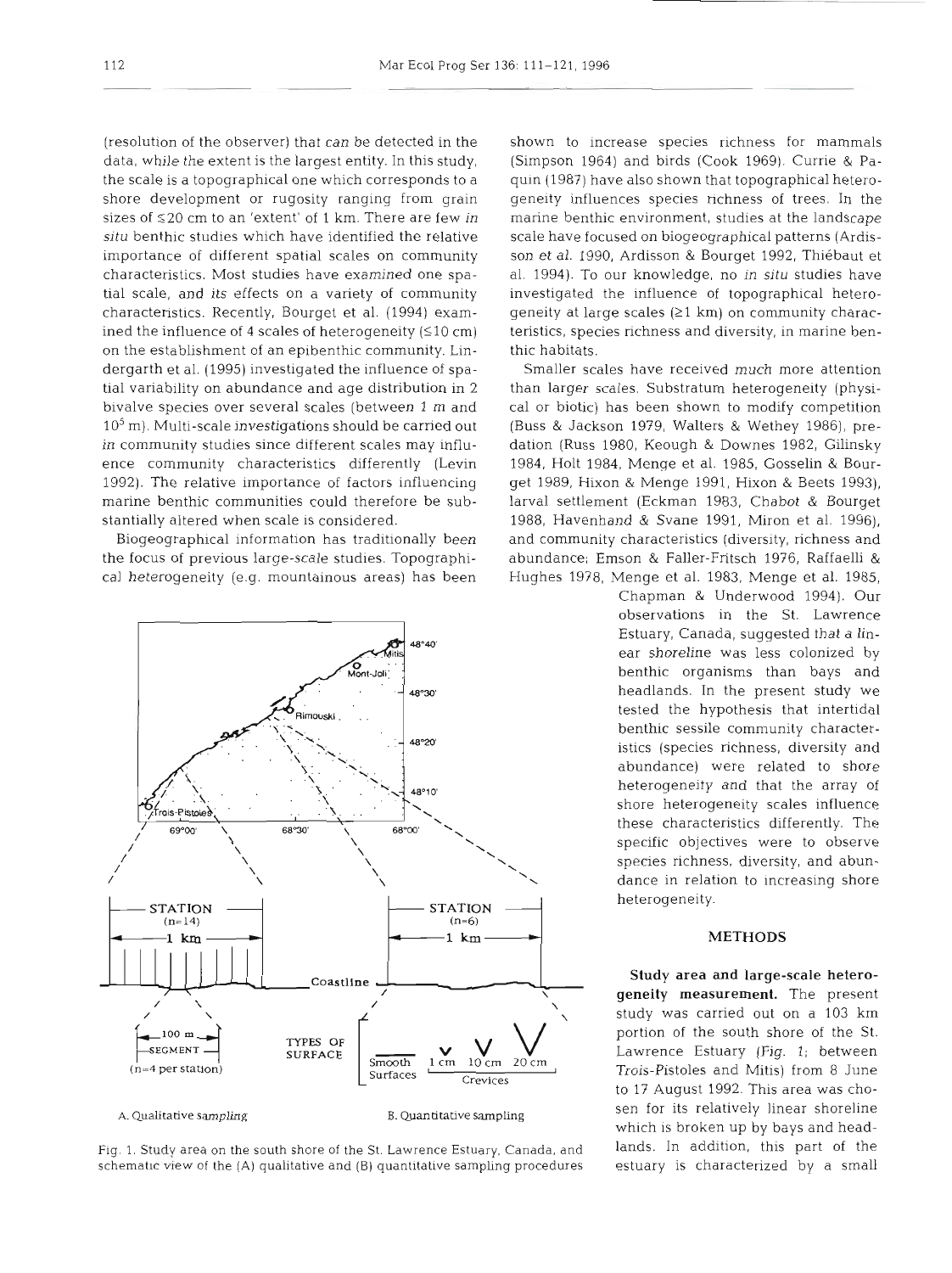gradient in physico-chemical conditions (El-Sabh 1979, Fradette & Bourget 1980, Ardisson & Bourget 1992). Within this area, sites with significant freshwater tributaries and high human activity (e.g. harbors) were excluded.

Shore heterogeneity was defined as the coastline contour (see below), estimated using topographic maps (scale 1:20 000; Energie & Ressources, Québec). A shore heterogeneity index (SHI) which corresponded to the ratio between points 1 km apart and the measured shoreline distance between these points (modified from Bergeron & Bourget 1986) was calculated. Shore heterogeneity was measured directly from topographic maps using a curvimeter (Alvin model 1112). The starting point for estimating the SHI was determined at random from among all possible 1 km stretches of shore (stations) on the maps. The 1 km scale was considered to be large-scale and resulted in sufficient 1 km stations with relatively high heterogeneity (>3 stations; see below) over the studied coastline. The SHI values varied from 1.0 to 5.2 and were grouped into 3 arbitrarily determined categories on the basis of the frequency distribution plot: low  $(L = 1.0 \text{ to } 1.79)$ , medium  $(M = 1.8 \text{ to } 3.59)$ , high  $(H = 3.6 \text{ to } 5.2)$ .

Qualitative sampling, species richness. Within the SHI categories, 4 high SHI, 5 medium SHI and 5 low SHI 1 km stations (stretches of shore) were randomly chosen for in depth study (Fig. 1A). Each of these stations was subdivided into ten 100 m shoreline segments. Within each station, 4 segments were randomly chosen for sampling. The following a *pnori* criteria, determined acceptance of the segments:  $(1) > 60\%$ rocky substratum; (2) absence of a freshwater tributary; (3) shore slope  $< 20^{\circ}$ ; (4) wave exposed areas; and (5) intertidal zone wider than 15 m, in order to sample 3 shore levels. Whenever the randomly selected segment did not meet these criteria, the one adjacent on the left was inspected using the same criteria until an appropriate segment was found.

Substratum heterogeneity within each selected 100 m segment of rocky shoreline was measured directly on the shore using a method analogous to that used to calculate the SHI. A graduated chain  $(t+5)$  cm precision) haphazardly placed on the substratum parallel to the shoreline in the mid intertidal zone was used to measure total distance and profile and a rope stretched above the chain was used to measure the linear distance between the 2 ends of the chain. The ratio of these 2 values was used as the index of mediumscale heterogeneity (MSHI).

Within the 100 m segments of shoreline selected as many sessile species of flora (macroalgae) and fauna (macrofauna) as possible were recorded at low tide (lower than 0.75 m, maximal amplitude =  $4.7$  m;

Department of Fisheries and Oceans Canada) by the same 2 trained observers over a 2 h period (standardized method). Species observed within and outside tidepools were recorded separately. The sampling schedule was established to minimize variability among stations due to sampling period; that is, when a low SHI station was sampled first, the next low SHI station was sampled at the end of the sampling season (7 June to 17 August) and so on. Furthermore, to control for biases which may have been associated with the duration of the sampling period, the first station examined was resampled at the end of the season and the number of species compared. Only 1 additional species was found.

Quantitative sampling, diversity and abundance. Quantitative sampling was carried out to compare species diversity and abundance among the 3 SHI categories (1 km scale). Two stations (stretches of shore) were sampled for each SHI category. These 6 stations were selected randomly from the 14 stations used in the qualitative sampling. The sampling procedure ensured that stations contained comparable smallscale heterogeneity (Fig. 1B). Four types of surface were sampled at smaller scales: smooth surfaces (15  $\times$ 40 cm), and crevices with depths of 1, 10-13 and 20-25 cm. These were nominally designated as 1, 10 and 20 cm crevices. The sampling areas for each type of surface was  $600 \text{ cm}^2$  for smooth surfaces and 20 cm crevices, 300  $\text{cm}^2$  for 10 cm crevices, and 30  $\text{cm}^2$  for 1 cm crevices. Sampling area had no significant influence on the estimated total biomass over the range of the sampling sizes used in this study, as indicated by the ANOVA on the biomass estimated for the same 38 areas from quadrats of 30, 300 and 600 cm<sup>2</sup> ( $F_{2,38}$  = 0.318,  $p = 0.718$ . For diversity, only comparisons within surface types were carried out, hence results of the analyses are independent of the sampling area. Only crevices >l5 cm long were sampled. Selection criteria for surfaces sampled were determined a *priori,*  and correspond to: (1) smooth surfaces, 10 and 20 cm deep crevices with irregularities not deeper than 1 cm; (2) surfaces with an horizontal angle  $\langle 10^\circ$  and closely parallel to the general shoreline (angle  $\langle 45^{\circ} \rangle$ ; and (3) crevice angle openings between  $60^{\circ}$  and  $90^{\circ}$  to the horizontal

All surfaces examined were located in the mid littoral zone, between the upper and lower limits of **Fucus vesiculosus.** Surfaces inside tidepools were not considered for the quantitative sampling. Each station was sampled over 2 tidal periods. During the first tidal period, 2 persons marked all surfaces fitting the above criteria. The surfaces used for sampling were then randomly selected from among all surfaces marked during the first tidal period. For a given station, the total number of surfaces of each type sampled depended on the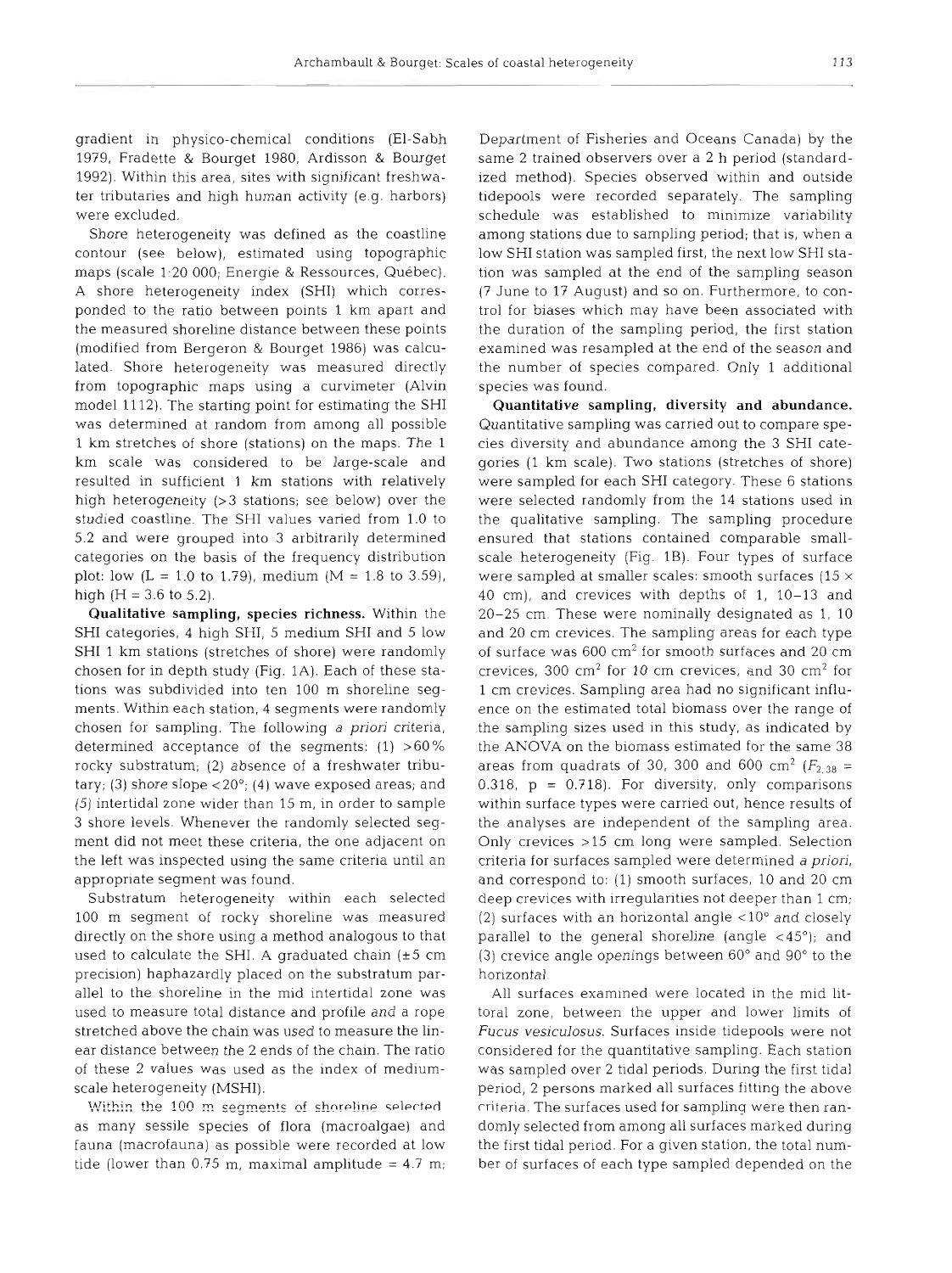every 5 marked surfaces was sampled (e.g. if  $50$  rately since species diversity (H') is affected by the smooth surfaces were labelled at a station, then 10 sur- sampling area (Frontier 1983, Magurran 1988). Norfaces were randomly chosen and sampled). Where mality (all variables,  $p > 0.2$ ) and homogeneity of varithere were less than 20 marked surfaces, a minimum of ance were tested as for qualitative sampling. 4 surfaces was selected per station. Samples were col- *Quantitative sampling, biomass and percent cover:*  lected by scraping the crevices and the smooth sur- Biomass data were standardized over the same unit faces bare. Wet weight (towel-dried) and % cover of area. An **ANOVA** was performed on the total biomass each sessile species present (fauna and flora) were data (g 10 cm<sup>-2</sup>) and % cover data from the different determined. Weighing was carried out in the labora- types of surface to account for variations among: (1) tory using a Mettler balance (model PE,  $\pm 0.001$  g) and SHI categories (1 km), (2) stations within SHI catethe total % cover of encrusting species was indepen- gories, (3) types of surface, (4) types of surface by SHI dently estimated visually by removing canopy and categories, (5) types of surface by stations within SHI smothering organisms when necessary. Percent cover categories, and (6) an error term (see Table 4). When a was estimated by the same 2 observers. Source of variation was significant, multiple pairwise

Index  $(H' = -\Sigma p_i \ln p_i$ , where  $p_i$  is the proportional abun-SAS 1982) were carried out to specify the differences. dance of the *i*th taxon; Magurran 1988). Because of the Response variables used in the analysis were total large size differences observed between individuals of biomass, total % cover and total biomass of the 2 dom-

the same species, biomass (wet weight) was used to determine the proportion of collected over a 19 d period from 15 July to 2 August 1992.

Statistical treatment. *Qualitative sampling:* The response variables used in the analyses of the qualitative sampling. were total species richness (total number of species counted during 2 h observation periods) and that of the fauna and flora separately, recorded (standardized method) within and outside tidepools. An ANCOVA with MSHI as the covariate was used to analyze species richness (total, faunal and floral number of species) from the stations to account for variations among: (1) SHI categories, (2) stations within SHI categories and (3) an error term (see Table 1). The 3 variables were tested for normality using Shapiro-Wilk's test (SAS 1982;  $p > 0.34$ ). Homogeneity of variances was confirmed by graphical examination (Scherrer 1984). The assumption of independence among stations and segments was met since stations and segments were randomly selected (Sokal & Rohlf 1981, see also Bourget & Fortin 1995).

*Quantitative sampling, species diversity:* The model used to analyze the diversity index was the same as that used in the qualitative sampling analysis (see

total number of surfaces labelled. At least 1 surface for Table 3). The 4 types of surface were analyzed sepa-

Species diversity was calculated using Shannon's comparison tests using least square means (Lsmeans;

each species present, rather than the Table 1. Analysis of covariance (ANCOVA) showing the effect of shore number of individuals (Wilhm 1968, heterogeneity index (SHI) categories, stations within SHI categories, and the Magurran 1988). To reduce variability heterogeneity of the substratum (MSHI) as covariate, on the total, floral and due to growth, all quantitative data were fauna1 species richness (within and outside of tidepools)

| Source of variation       | df             | MS    | $\overline{F}$ | p        |
|---------------------------|----------------|-------|----------------|----------|
| Within tidepools          |                |       |                |          |
| Total number of species   |                |       |                |          |
| <b>MSHI</b>               | 1              | 12.1  | 0.001          | 0.981    |
| SHI categories            | $\overline{2}$ | 127.6 | 1.3            | 0.311    |
| Stations (SHI categories) | 11             | 98    | 8.07           | < 0.0001 |
| Error                     | 40             | 12.1  |                |          |
| Flora                     |                |       |                |          |
| MSHI                      | 1              | 0.19  | 0.04           | 0.836    |
| <b>SHI</b> Categories     | $\overline{2}$ | 52.8  | 1.28           | 0.317    |
| Stations (SHI Categories) | 11             | 41.3  | 9.25           | < 0.0001 |
| Error                     | 40             | 4.5   |                |          |
| Fauna                     |                |       |                |          |
| MSHI                      | 1              | 0.01  | 0.01           | 0.964    |
| <b>SHI Categories</b>     | $\overline{2}$ | 29.8  | 1.42           | 0.283    |
| Stations (SHI Categories) | 11             | 21    | 3.58           | 0.002    |
| Error                     | 40             | 5.9   |                |          |
| Outside of tidepools      |                |       |                |          |
| Total number of species   |                |       |                |          |
| <b>MSHI</b>               | 1              | 0.55  | 0.06           | 0.814    |
| SHI Categories            | $\overline{2}$ | 85.7  | 0.99           | 0.403    |
| Stations (SHI Categories) | 11             | 86.7  | 8.84           | < 0.0001 |
| Error                     | 40             | 9.8   |                |          |
| Flora                     |                |       |                |          |
| <b>MSHI</b>               | 1              | 1.2   | 0.34           | 0.562    |
| <b>SHI</b> Categories     | $\overline{2}$ | 74.8  | 2.53           | 0.125    |
| Stations (SHI Categories) | 11             | 29.5  | 5.04           | < 0.0001 |
| Error                     | 40             | 5.9   |                |          |
| Fauna                     |                |       |                |          |
| <b>MSHI</b>               | 1              | 0.45  | 0.08           | 0.777    |
| <b>SHI</b> Categories     | $\overline{2}$ | 8.3   | 0.31           | 0.74     |
| Stations (SHI Categories) | 11             | 26.7  | 4.78           | < 0.0001 |
| Error                     | 40             | 56    |                |          |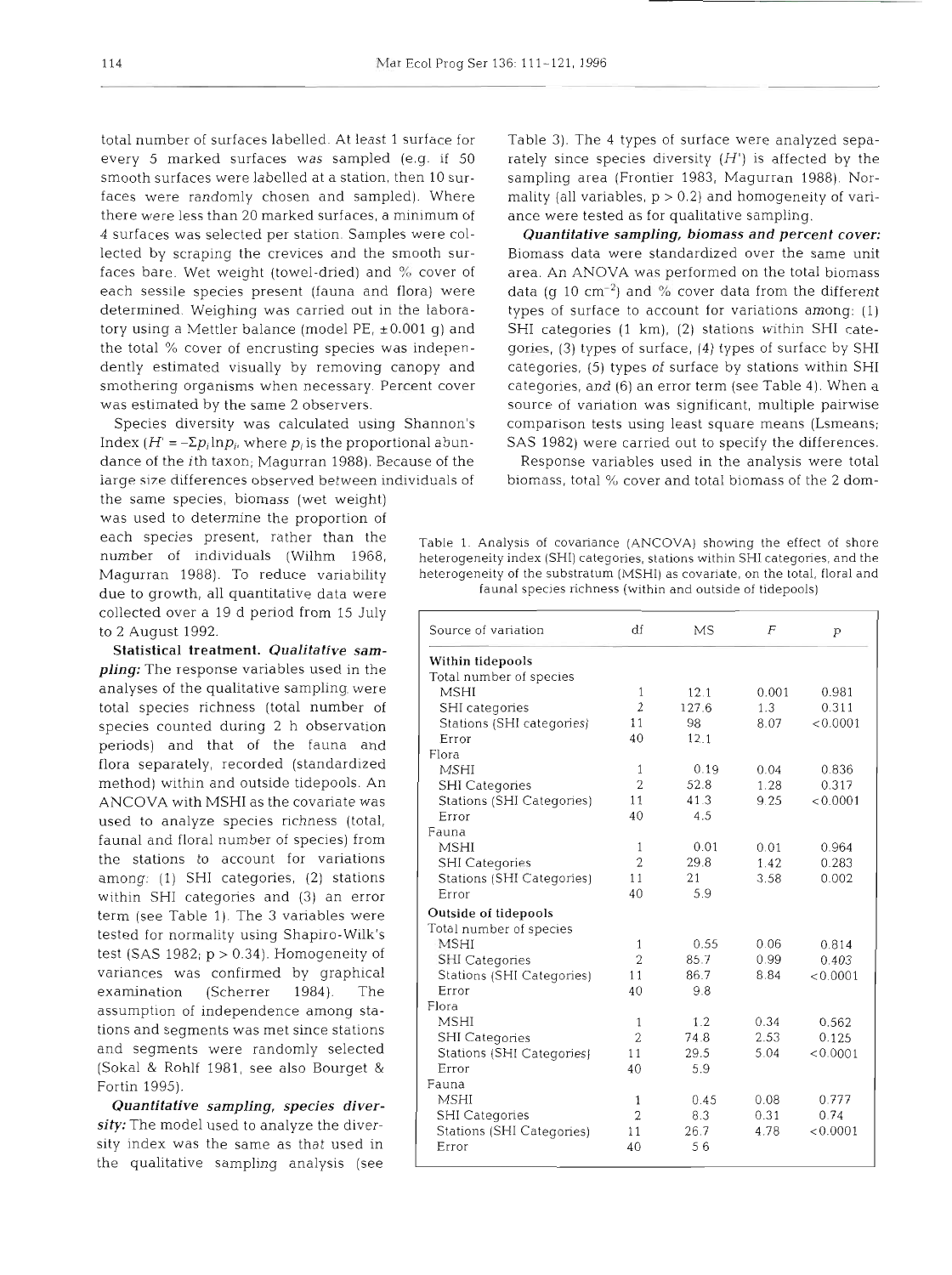$A)$  50

Within tidepools

inant taxa: *MytiIus edulis* and *Fucus* spp. Only *2* types of surface (10 and 20 cm deep crevices) were used in the analysis of M. *edulis* biomass, since no mussels were observed on smooth surfaces and only 1 individual was found in the 1 cm crevices. Total biomass, biomass of M. *edulis* and biomass of *Fucus* spp. were  $log(x+1)$  transformed and total % cover data were cube root transformed. Normality and het-From the mass of the mass of the mass of the concedusticity assumptions were not met<br>after transformation of biomass data for<br>these 2 dominant taxa. We used ANOVA on<br>the raw data as suggested by Conover<br>(1980) when results after transformation of biomass data for eroscedasticity assumptions were not met<br>after transformation of biomass data for<br>these 2 dominant taxa. We used ANOVA on<br>the raw data as suggested by Conover<br>(1980) when results of the ANOVAs are the the raw data as suggested by Conover  $\frac{2}{5}$   $\frac{1}{6}$  15  $(1980)$  when results of the ANOVAs are the  $\mathbb{R}$  **P 10** same for the raw and the rank transformed  $\geq$  **5** data.

# RESULTS

### Qualitative **sampling**

For all fourteen 1 km stations, the species richness was higher within tidepools comspecies of macroalgae and 38 species of benthic invertebrates) were observed. Shore heterogeneity index (SHI) categories Within tidepools, there was a maximum of SHI station (20 spp. of macroalgae and 13 spp. of invertebrates). Outside of the tide-

pools, the richest station (27 spp. of macroalgae and 22 variable was carried out to identify which scale better

pendent variables and species richness as the response tion of the variance in species richness.



56 species (31 spp. of macroalgae and 25 Fig. 2. Mean (A, B) total, (C, D) floral and (E, F) faunal species richness spp. of invertebrates), at a high SHI station. within and outside of tidepools for **3** shore heterogeneity index categories.  $\overline{By}$  comparison, the lowest number of spe-<br>cies within tidepools was observed at a low<br>ference among the 3 categories. Error bars are SE

spp, of invertebrates) was a high SHI station, and the explained the variations in species richness (Table 2). lowest number of species (16 spp. of macroalgae and The variation in TNS and floral species richness within 10 spp. of invertebrates) was observed at a low SHI and outside of tidepools was closely related to SHI. The station. **influence of SHI on faunal richness was not significant** No statistically significant difference in total number (within and outside of tidepools). Heterogeneity of of species (TNS), floral and faunal species richness was substratum (MSHI) explained only a small part of the observed within and outside of tidepools among SHI variation of TNS, and floral richness within tidepools. categories (Table 1;  $p > 0.05$ ). However, although not However, the MSHI explained no significant variation statistically significant, TNS and floral species richness of the faunal richness within tidepools. Outside tidetended to increase with shore heterogeneity (Fig. 2). pools, the MSHI explained more variation in TSN and The mean TNS and mean number of macroalgae faunal richness than SHI. The resulting models increased from low to high SHI categories, but the explained 23 and 34% of the variation in TSN within mean number of faunal species decreased in the and outside tidepools, respectively. The total variation medium SHI category and increased in the high SHI in macroalgae richness explained by both SHI and category. For TNS, floral and faunal species richness, MSHI was 28 % within tidepools and 38 % outside tidethe highest average number of species was observed pools. In contrast, for the fauna the same variables in the high SHI category (Fig. 2). explained either a small  $(r^2 = 0.13)$ , outside tidepools) or A multiple regression using MSHI and SHI as inde- negligible (non-significant, inside tidepools) propor-

Outside tidepools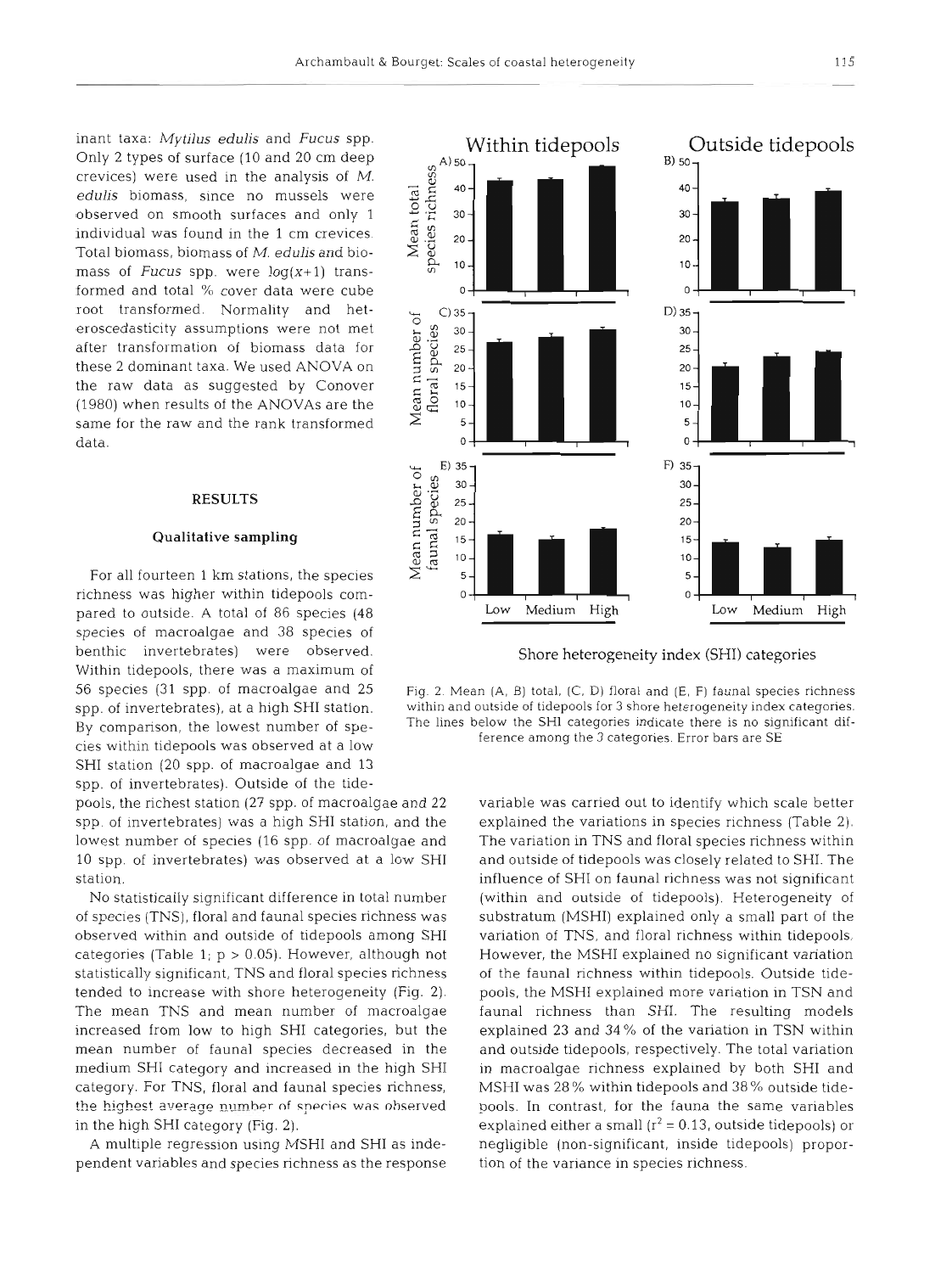Table 2. Partial correlation analyses between species richness and heterogeneity indices. Equations of the models are shown for total, floral and fauna1 species richness within and outside of tidepools. SHI: shore heterogeneity index; MSHI substratum heterogeneity index; NS: not significant

| Source of variation                                                             | Partial<br>correlation | p       |
|---------------------------------------------------------------------------------|------------------------|---------|
| Within tidepools                                                                |                        |         |
| Total number of species (TNS)                                                   |                        |         |
| SHI                                                                             | 0.419                  | 0.002   |
| <b>MSHI</b>                                                                     | 0.281                  | 0.04    |
| Model: $TNS = 12.4 + 1.65SHI + 25MSHI$<br>$r^2 = 0.23$ , $p = 0.001$            |                        |         |
| Flora                                                                           |                        |         |
| SHI                                                                             | 0.476                  | 0.002   |
| MSHI                                                                            | 0.284                  | 0.038   |
| Model: Flora = $8.23 + 1.15$ SHI + $15.96$ MSHI;<br>$r^2 = 0.28$ , $p = 0.0002$ |                        |         |
| Fauna                                                                           |                        |         |
| <b>SHI</b>                                                                      | 0.228                  | 0.98    |
| <b>MSHI</b>                                                                     | 0.184                  | 0.184   |
| Model: $p = 0.101$ , NS                                                         |                        |         |
| Outside of tidepools                                                            |                        |         |
| Total number of species (TNS)                                                   |                        |         |
| SHI                                                                             | 0.409                  | 0.002   |
| <b>MSHI</b>                                                                     | 0.475                  | 0.0003  |
| Model: TNS = $-15.48 + 1.47$ SHI + 44.03 MSHI;<br>$r^2 = 0.34$ , p < 0.001      |                        |         |
| Flora                                                                           |                        |         |
| <b>SHI</b>                                                                      | 0.525                  | < 0.001 |
| <b>MSHI</b>                                                                     | 0.436                  | 0.001   |
| Model: Flora = $-7.65 + 1.23$ SHI + 24.63 MSHI;                                 |                        |         |
| $r^2 = 0.38$ , p < 0.001                                                        |                        |         |
| Fauna                                                                           |                        |         |
| <b>SHI</b>                                                                      | 0.112                  | 0.419   |
| <b>MSHI</b>                                                                     | 0.342                  | 0.011   |
| Model: Fauna = $-7.83 + 0.24$ SHI + 19.4 MSHI;<br>$r^2 = 0.13$ , $p = 0.028$    |                        |         |

Table 3. Analysis of variance showing the effect of shore heterogeneity index (SHI) categories and stations within SMH categories on the diversity  $(H')$  of the 4 types of surface: smooth surfaces and 1, 10 and 20 cm crevices

| Source of variation       | df | MS   | F    | р    |
|---------------------------|----|------|------|------|
| Smooth surface            |    |      |      |      |
| SHI categories            | 2  | 0.03 | 0.1  | 0.9  |
| Stations (SHI categories) | 3  | 0.32 | 4.38 | 0.01 |
| Error                     | 30 | 0.07 |      |      |
| 1 cm crevices             |    |      |      |      |
| <b>SHI</b> categories     | 2  | 0.04 | 2.11 | 0.27 |
| Stations (SHI categories) | 3  | 0.02 | 0.36 | 0.78 |
| Error                     | 30 | 0.06 |      |      |
| 10 cm crevices            |    |      |      |      |
| SHI categories            | 2  | 0.13 | 0.89 | 0.5  |
| Stations (SHI categories) | 3  | 0.15 | 2.22 | 0.12 |
| Error                     | 30 | 0.07 |      |      |
| <b>20 cm crevices</b>     |    |      |      |      |
| SHI categories            | 2  | 0.08 | 0.54 | 0.63 |
| Stations (SHI categories) | 3  | 0.14 | 2.6  | 0.08 |
| Error                     | 30 | 0.05 |      |      |



Shore heterogeneity index (SHI) categories

Fig. 3. Mean diversity  $(H')$  for (A) smooth surfaces and (B) 1 cm, (C) 10 cm, and (D) 20 cm crevices for 3 shore heterogeneity index categories. The line below SHI categories indicates that there were no significant differences among the 3 categories.<br>Error bars are SE

# Quantitative sampling

# Species diversity

Diversity  $(H')$  on the different types of surface did not vary significantly among SHI categories (Table 3). There was a tendency, however, for diversity to increase with SHI category on smooth surfaces, 1 cm and 10 cm crevices (Fig. 3A, B, C). Average diversity in the 20 cm crevices was high in the medium SHI category and slightly lower in the low and high SHI categories (Fig. 3D).

### Biomass and percent cover

No statistically significant difference in total and Fucus spp. biomass and % cover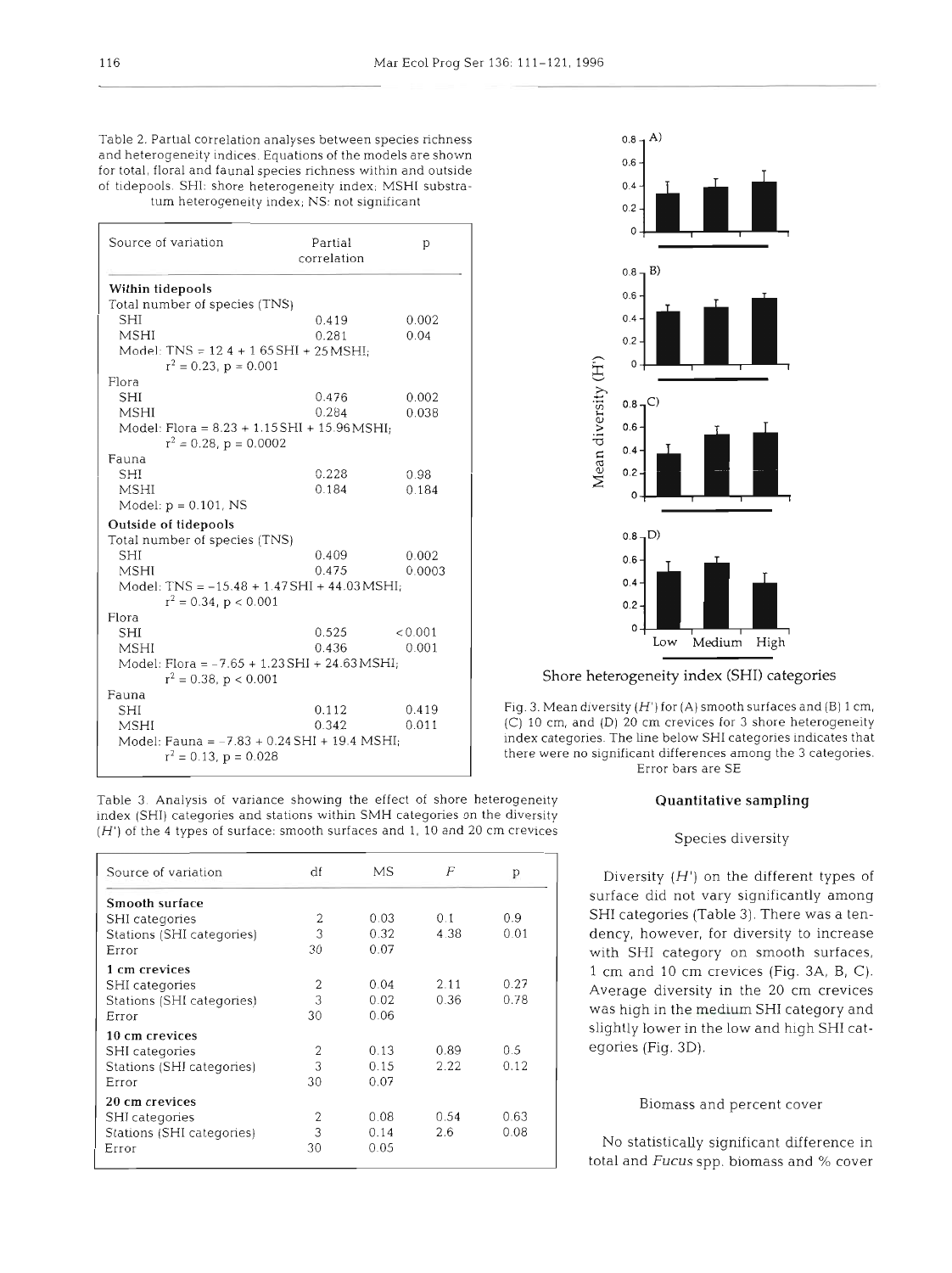medium SHI category (Fig. 4A, B, D). In gory (Fig. 4C).

Multiple regression analysis was carried out on the total and *Fucus* spp. biomass and % cover using SHI and type of surface as independent variables. Total biomass was fourth root transformed and *U/O* cover was cube root transformed to meet normality and heteroscedasticity

surface explained the highest proportion of residual abundance differences were substantially explained variation (Table 5). Types of surface explained  $41\%$  of by smaller-scale ( $\leq 20$  cm) heterogeneity. the total biomass and **21** % of *Fucus* spp. biomass. Over 40% of the variance in % cover was explained by types of surface and 7 % by the SHI. Thus, the scale at which **Species richness**  the types of surface influences the total biomass, % cover and *Fucus* spp. biomass was  $\leq 20$  cm. Studies in terrestrial environments have highlighted

was observed amonq the SHI cateqories Table **4.** Analysis of variance showinq the effect of shore heteroqeneity (Table 4), though 3 of 4 variables showed index (SHI) categories, stations within-SHI categories and types of surface  $(TS)$  on total biomass, % cover, total biomass of *Mytilus edulis* and total biogreater mean values for the high SHI cate<br>egory than for the low SHI category. Low-<br>egory than for the low SHI category. Low-<br>edulis used only 10 and 20 cm crevices since no *M. edulis* was found on<br>est biomass and % cover smooth surfaces and only one was found in the 1 cm crevices

| contrast, maximum biomass of mussels<br>was observed in the medium SHI cate- | Source of variation                    | df             | MS            | F             | p               |
|------------------------------------------------------------------------------|----------------------------------------|----------------|---------------|---------------|-----------------|
| gory $(Fig. 4C)$ .                                                           | <b>Total biomass</b>                   |                |               |               |                 |
| There was a significant effect of surface                                    | SHI categories                         | 2              | 0.45          | 0.5           | 0.65            |
|                                                                              | Stations (SHI categories)              | 3              | 0.89          | 3.57          | 0.06            |
| types on total and Fucus spp. biomass and                                    | <b>TS</b>                              | 3              | 13.86         | 55.7          | < 0.001         |
| % cover. This effect was similar for the                                     | $TS \times SHI$ categories             | 6              | 0.55          | 2.22          | 0.14            |
| total and Fucus spp. biomass (see below;                                     | $TS \times$ Stations (SHI categories)  | 9              | 0.25          | 1.06          | 0.4             |
| Fig. 4E, H). In these 2 cases the 10 and                                     | Error                                  | 114            | 0.23          |               |                 |
| 20 cm crevices showed no difference, but                                     | Corrected total                        | 137            |               |               |                 |
| there was increased biomass from smooth                                      | $%$ cover                              |                |               |               |                 |
| surfaces to 20 cm deep crevices. The same                                    | SHI categories                         | $\overline{2}$ | 9.94          | 1.47          | 0.36            |
| pattern was observed for the % cover                                         | Stations (SHI categories)<br><b>TS</b> | 3<br>3         | 6.78<br>39.81 | 4.69<br>27.54 | 0.03<br>< 0.001 |
| (Fig. 4F) but no difference was observed                                     | $TS \times SHI$ categories             | 6              | 1.48          | 1.02          | 0.47            |
|                                                                              | $TS \times$ Stations (SHI categories)  | 9              | 1.45          | 1.66          | 0.11            |
| between abundance on smooth surfaces                                         | Error                                  | 114            | 0.87          |               |                 |
| and the 1 cm crevices.                                                       | Corrected total                        | 137            |               |               |                 |
| The ANOVA performed on abundance                                             | Total biomass of Mytilus edulis        |                |               |               |                 |
| of Mytilus edulis used only 2 types of sur-                                  | SHI categories                         | $\mathbf{2}$   | 0.54          | 1.52          | 0.35            |
| face (10 and 20 cm crevices) because no                                      | Stations (SHI categories)              | 3              | 0.35          | 2.27          | 0.26            |
| mussels were found on smooth surfaces                                        | <b>TS</b>                              | 1              | 0.002         | 0.01          | 0.93            |
| and only 1 individual was observed in                                        | $TS \times SHI$ categories             | $\overline{2}$ | 0.11          | 0.69          | 0.57            |
| 1 cm crevices. Thus, although differences                                    | $TS \times$ Stations (SHI categories)  | 3              | 0.15          | 0.45          | 0.72            |
| could not be confirmed statistically given                                   | Error                                  | 51             | 0.34          |               |                 |
|                                                                              | Corrected total                        | 62             |               |               |                 |
| the large number of zero values, there                                       | Total biomass of Fucus spp.            |                |               |               |                 |
| were obvious positive type-of-surface                                        | SHI categories                         | 2              | 1.32          | 1.77          | 0.31            |
| effects for M. edulis (Fig. 4G).                                             | Stations (SHI categories)<br><b>TS</b> | 3<br>3         | 0.75<br>9.73  | 2.08<br>26.87 | 0.17<br>< 0.001 |
| Multiple regression analysis was car-                                        | $TS \times SHI$ Categories             | 6              | 0.88          | 2.42          | 0.11            |
| ried out on the total and Fucus spp. bio-                                    | $TS \times$ Stations (SHI categories)  | 9              | 0.36          | 1.43          | 0.18            |
| mass and % cover using SHI and type of                                       | Error                                  | 114            | 0.25          |               |                 |
| surface as independent variables. Total                                      | Corrected total                        | 137            |               |               |                 |

assumptions. Of the **3** variables considered the types of plained by large-scale shore heterogeneity while

the importance of large-scale topographical heterogeneity for species richness (Simpson 1964, Cook 1969, **DISCUSSION** Currie & Paquin 1987). Our results showed that medium- (substratum) and large-scale (shore) topo-Variations in intertidal community characteristics graphical heterogeneity explained little of the variance (species richness, abundance and diversity) in relation in species richness in the intertidal zone examined. At to coastal heterogeneity (over a scale of 1 km of coast- the large scale (SHI categories) there was a non-signifline) and substratum heterogeneity (scale **120** cm) icant but consistent increase in total number of species were examined. Species richness was weakly ex- and floral richness both inside and outside of tidepools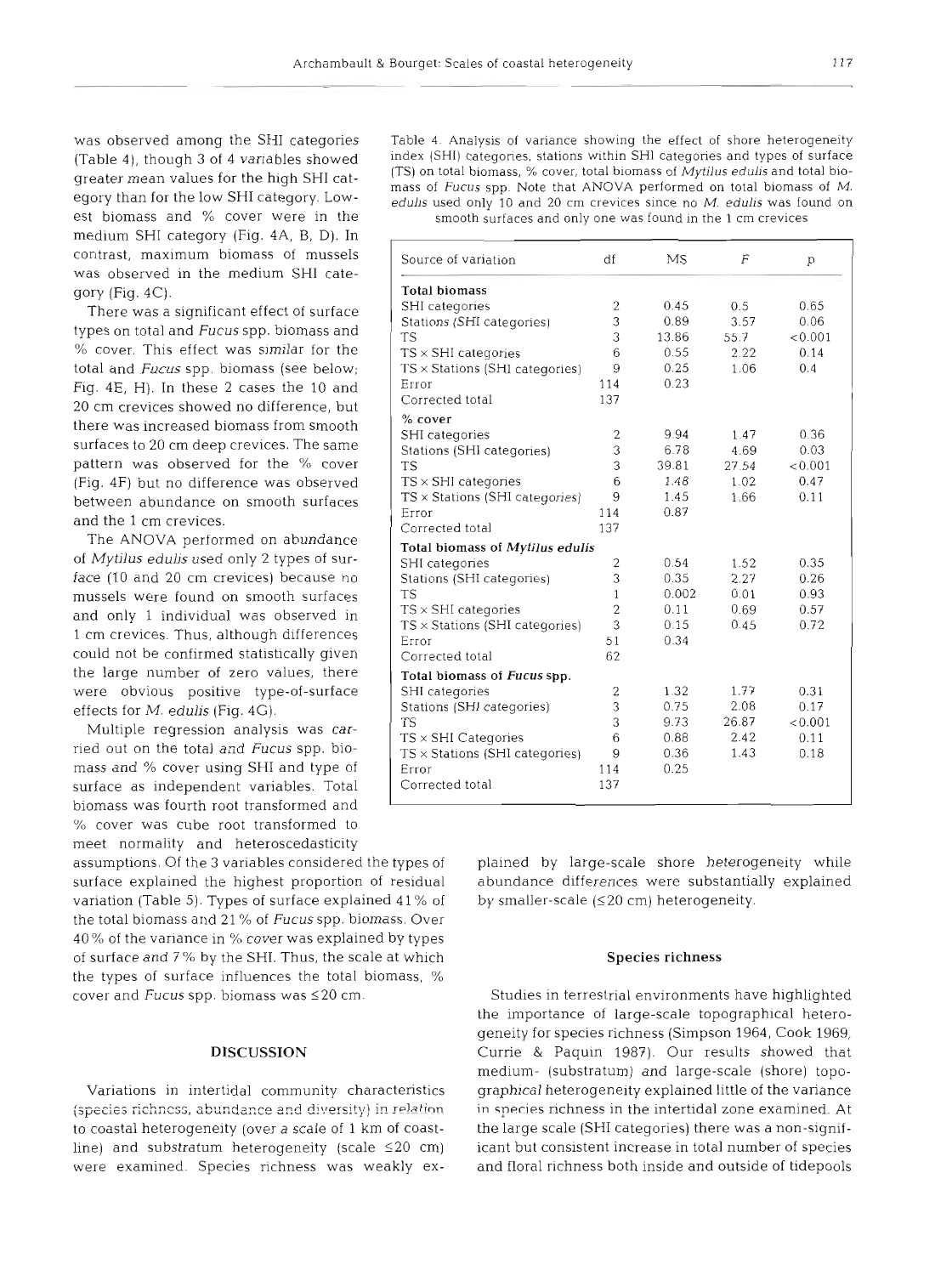

Fig. 4. Influence of scale of heterogeneity on mean (A, E) total biomass, (B, F) % cover, (C, G) biomass of **Mytlis edulis** and **(D, H)** and biomass of Fucus spp., among the shore heterogeneity index categories  $(L = low$ ,  $M$  = medium,  $H$  = high) and types of surface (Sm = smooth surface; and 1, 10, and 20 cm crevices) SHI categories and types of surfaces that were not significantly different are underlined. Error bars are SE

with increasing shore heterogeneity (Fig. 2). A consistent pattern was also observed for the fauna where richness decreased at the intermediate SHI category. The influence of topographical heterogeneity at large and medium scales was probably reduced by the effect of other factors such as ice scouring in this environment (Bergeron & Bourget 1984, 1986). There is evldence in the literature that when there are recurrent disturbances, the number of species remains low (Connell 1978, Sousa 1979a, b, Davis & Wilce 1987, Kautsky & Kautsky 1989, Kilar & McLachlan 1989, Petraitis et al. 1989).

For each spatial scale, a much greater percentage of the variance in species richness was explained for the algae than for the fauna. **A** possible explanation for this result may be that many littoral algae, when affected by ice scouring or grazers, are able to recover by regenerating from the basal disc (Printz 1956, Archambault & Bourget 1983), while all non-colonial sessile invertebrate species abraded by ice or attacked by predators are likely to be killed. Hence, algal richness may be less affected by physical and biological perturbations than animals. The fact that large-scale heterogeneity (SHI) explained significantly more variance in algal richness than MSHI, while the opposite was observed for the fauna (Table *2),*  may lie in differences in the dispersal, retention or settling mechanisms of these 2 groups of organisms, but further work would be required to validate this hypothesis.

Higher values of mean total number of species, floral and faunal species richness were observed within tidepools than outside of tidepools (Fig. 2). This difference between emergent substrata and tidepools may arise because of smaller physical fluctuations in tidepools (Metaxas & Scheibling 1993), and reduced annual ice scouring within substratum depressions (Bergeron & Bourget 1986).

# **Diversity**

Diversity has been shown to increase with small-scale (<50 cm) substratum heterogeneity (Menge et al. 1983, Menge et al. 1985). Bourget et al. (1994) found no increase in diversity with small-scale heterogeneity in the early **(<4** mo) phases of colonization. To our knowledge, no other study has been carried out in the intertidal zone which has examined the influence of largescale (1 km) heterogeneity on species diver-

sity  $(H')$ . Our results have shown that while diversity was not significantly different among SHI categories (large-scale; Table 3), there was a trend of increasing diversity with increasing heterogeneity for 3 types of surface out of the 4 investigated (smooth surfaces, 1 and 10 cm crevices; Fig. 3). This trend suggests a possible weak influence of large-scale heterogeneity on diversity which may not reach statistical significance due to the low number of SHI categories and replicates used here.

# **Abundance**

Our results showed that small-scale  $(≤20$  cm) topographic shore heterogeneity is more important than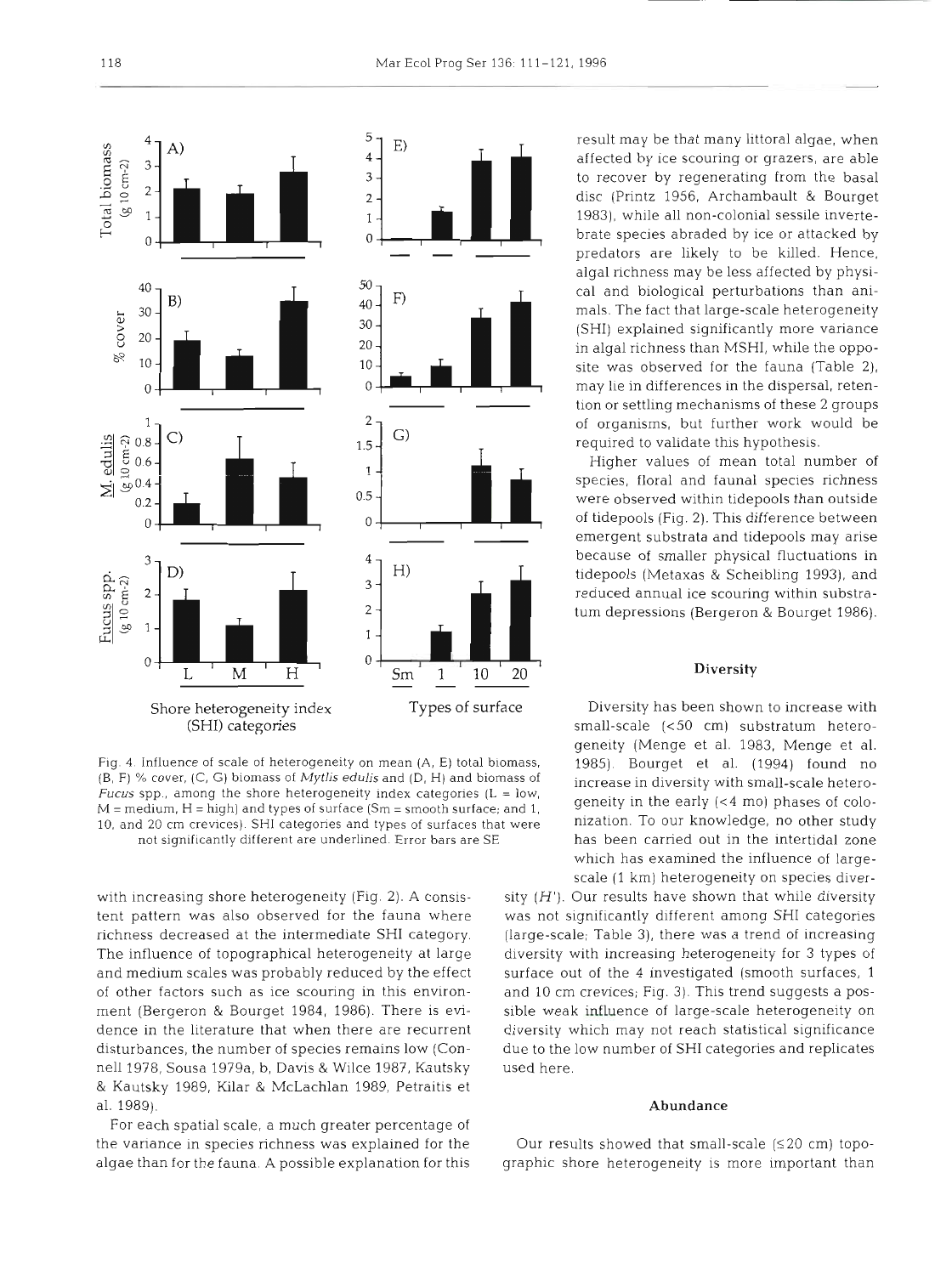Table 5. Partial correlation analysis of total biomass, % cover, and total biomass of Fucus spp. versus shore heterogeneity index (SHI) and type of surface (TS). General equations of the models are also shown

| Source of variation                                                                   | Partial<br>correlation | р       |
|---------------------------------------------------------------------------------------|------------------------|---------|
| Total biomass (TB)                                                                    |                        |         |
| SHI                                                                                   | 0.064                  | 0.457   |
| TS                                                                                    | 0.644                  | < 0.001 |
| Model: Fourth root TB = $0.83 + -0.02$ SH + 15.17 TS;<br>$r^2 = 0.42$ , p < 0.0001    |                        |         |
| % cover                                                                               |                        |         |
| SHI                                                                                   | 0.272                  | 0.001   |
| ТS                                                                                    | 0.631                  | < 0.001 |
| Model: Cube root $\%$ cover = 0.66 + 0.21 SHI + 0.12 TS;<br>$r^2 = 0.44$ , p < 0.0001 |                        |         |
| Total biomass of Fucus spp. (TBF)                                                     |                        |         |
| SHI                                                                                   |                        | 0.485   |
| <b>TS</b>                                                                             |                        | < 0.001 |
| Model: TBF = $0.4 + 0.09$ SHI + 0.14 TS;<br>$r^2 = 0.21$ , $p < 0.0001$               |                        |         |

large-scale (1 km) heterogeneity in determining the abundance of organisms in the intertidal community in the St. Lawrence Estuary (Tables 4 & 5). It is hypothesized that this is related to the fact that smallscale topographic heterogeneity offers suitable refuges for organisms against prevailing physical stress (e.g. ice scouring) in a subarctic environment. Many studies have shown that small-scale heterogeneity (crevices) protects organisms against different physical stresses, such as desiccation (Garrity 1984), and disturbances such as drift logs (Dayton 1971) and ice scouring (Bergeron & Bourget 1984, 1986, Bourget et al. 1985). The abundance of predators has been shown to increase in crevices (Underwood & Denley 1984), but predators are seldom encountered in the mid intertidal zone of the St. Lawrence Estuary (Bourget et al. 1985). When present, their efficiency can be considerably reduced due to small-scale heterogeneity (Menge et al. 1985, Gosselin & Bourget 1989, Hixon & Menge 1991).

Protection from disturbance is consistent with the higher total biomass, '% cover and **Fucus** spp. biomass found with increasing crevice depth observed (Fig. 4). The lower values observed for *Mytilus* **edulis** biornass in 20 cm crevices (Fig. 4G) may be explained by the fact that communities in this microhabitat, which has opening angles of 60 to 90°, are more vulnerable to physical factors (e.g. ice scouring and wave action) than those in smaller crevices. Indeed, **Rengeron** & Bourget (1986) showed that in small crevices, animals are all directly attached to the substratum, while in larger crevices, mussel mud accumulates on the bot-

tom of the crevice and the mussel community gradually becomes unstable.<br>
Our study shows a strong small-scale ( $\leq$ 20 cm) het-<br>
erogeneity effect on abundance. This result contrasted<br>
with that of Lindergarth et al. (199

**Spatial scale**<br> **Spatial scale**<br> **Spatial scales**<br> **Spatial scales explain the vaniabily of different community characteristics. Species richness is best explained by the 1 km scale, while abundance is best explained by**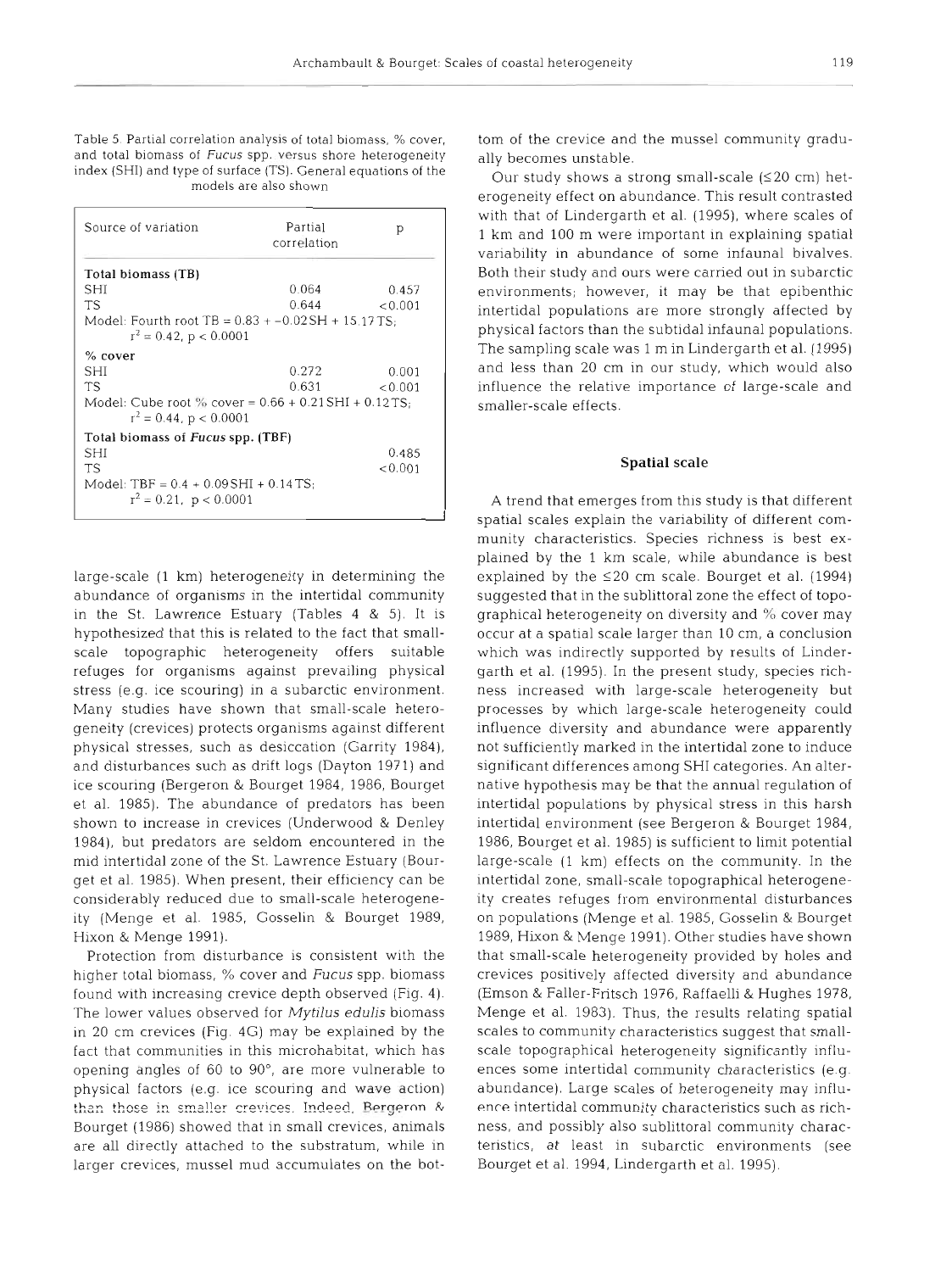Acknowledgements. We thank F. Guichard for his enthusiastic field assistance. We also thank Dr M. Frechette (Institut Maurice-Lamontagne) for providing laboratory facilities and G. Dionne of Ministère du Loisir, de la Chasse et de la Pêche du Quebec for allowing us to collect samples in the Parc National du Bic. Special thanks are due to Dr Gilles Miron and 3 anonymous reviewers for criticizing the manuscript, C. Lovejoy for linguistic improvements, and G. Daigle for assistance with statistical treatments. This research was supported by the Natural Sciences and Engineering Research Council of Canada to E. Bourget. P. Archambault acknowledges scholarships from Ministere de I'Enseignement Superieur du Quebec and GIROQ (Groupe interuniversitaire de recherches oceanographiques du Quebec). Contribution to the program of GIROQ.

# LITERATURE CITED

- Allen TFH, Hoekstra TW (1991) Role of heterogeneity in scaling of ecological systems under analysis. In: Kolasa J, Pickett STA (eds) Ecological heterogeneity. Springer-Verlag, New York, p 47-68
- Archambault D, Bourget E (1983) Importance du régime de dénudation sur la structure et la succession des communautés interdidales de substrat rocheux en milieu subarctique. Can J Fish Aquat Sci 40:1278-1292
- Ardisson PL, Bourget E (1992) Large-scale ecological patterns: discontinuous distribution of marine benthic epifauna. Mar Ecol Prog Ser 83:15-34
- Ardisson PL, Bourget E, Legendre P (1990) Multivariate approach to study assemblages at large spatiotemporal scales: the community structure of the epibenthic fauna of the Estuary and Gulf of St. Lawrence. Can J Fish Aquat Sci 47:1364-1377
- Bergeron P, Bourget E (1984) Effet du froid et des glaces sur les peuplements intertidaux des régions nordiques particulièrement dans l'estuaire du Saint-Laurent. Oceanis 10: 279-304
- Bergeron P, Bourget E (1986) Shore topography and spatial partitioning of crevice refuges by sessile epibenthos in an ice disturbed environment. Mar Ecol Prog Ser 28:129-145
- Bourget E, Archambault D, Bergeron P (1985) Effet des propriétés hivernales sur les peuplements épibenthiques intertidaux dans un milieu subartique, I'estuaire du Saint-Laurent. Nat Can 112:131-142
- Bourget E, De Guise J, Daigle G (1994) Scales of substratum heterogeneity, structural complexity, and the early establishment of a marine epibenthic community. J Exp Mar Biol Ecol 181 :31-51
- Bourget E, Fortin MJ (1995) A commentary on current approaches in the aquatic sciences. Hydrobiologia 300/301:1-16
- Buss LW, Jackson JBC (1979) Competitive networks: nontransitive competitive relationships in cryptic coral reef environments. Am Nat 113:223-234
- Chabot R, Bourget E (1988) influence of substratum heterogeneity and settled barnacle density on the settlement of cypris larvae. Mar Biol 97:45-56
- Chapman MG, Underwood **AJ** (1994) Dispersal of the intertidal snail, Nodilittorina pyramidalis, in response to the topographic complexity of the substratum. J Exp Mar Biol Ecol 179:145-169
- Connell JH (1978) Diversity in tropical rain forests and coral reefs. Science 199:1302-1309
- Conover WJ (1980) Practical nonparametric statistics. Wiley, New York
- Cook RE (1969) Variation in species density of North American birds. Syst Zoo1 18:63-84
- Currie DJ, Paquin V (1987) Large-scale biogeographical patterns of species richness of trees. Science 329:326-327
- Davis AN, Wllce RT (1987) Algal diversity in relation to physical disturbance: a mosaic of successional stages in a subtidal cobble habitat. Mar Ecol Prog Ser 37:229-237
- Dayton PK (1971) Competition, disturbance and community organization: the provision and subsequent utilization of space in a rocky intertidal community. Ecol Monogr 41: 351-389
- Eckrnan JE (1983) Hydrodynamic processes affecting benthic recruitement. Limnol Oceanogr 28:241-257
- El-Sabh M1 (1979) The lower St Lawrence estuary as a physical oceanographic system. Naturaliste Can 106:55-73
- Emson RH, Faller-Fritsch RJ (1976) An experimental investigation into the effect of crevice availability on abundance and size-structure in a population of Littorina **rudis**  (Maton): Gastropoda: Prosobranchia. J Exp Mar Biol Ecol 23:285-297
- Fradette P, Bourget E (1980) Ecology of benthic epifauna of the Estuary and Gulf of St. Lawrence: factors influencing their distribution and abundance on buoys. Can J Fish Aquat Sci 37:979-999
- Frontier S (1983) Statégie d'échantillonage en écologie. Masson, Paris
- Garnty SD (1984) Some adaptations of gastropods to physlcal stress on a tropical rocky shore. Ecology 65:559-574
- Genin A, Dayton PK, Lonsdale PF, Spiess FN (1986) Corals on seamount peaks provide evidence of current acceleration over deep-sea topography. Nature 322:59-61
- Gilinsky E (1984) The role of fish predation and spatial heterogeneity in determining benthic community structure. Ecology 65:455-468
- Gosselin LA, Bourget E (1989) The performance of an intertidal predator Thais lapillus, in relation to structural heterogeneity. J Anim Ecol 58:287-303
- Havenhand JN, Svane I (1991) Roles of hydrodynamics and larval behavior in determining spatial aggregation in the tunicate Ciona intestinalis. Mar Ecol Prog Ser 68~271-276
- Hixon MA, Beets JP (1993) Predation, prey refuges, and the structure of coral-reef fish assemblages. Ecol Monogr 63: 77-101
- Hixon MA, Menge BA (1991) Species diversity: prey refuges modify the interactive effects of predation and competition. Theor Pop Biol 39:178-200
- Holt RD (1984) Spatial heterogeneity, indirect interactions, and the coexistence of prey species. Am Nat 124:377-406
- Kautsky L, Kautsky H (1989) Algal specles diversity and dominance along gradients of stress and disturbance in manne environments. Vegetatio 83:259-267
- Keough MJ. Downes BJ (1982) Recruitement of marine invertebrates: the role of active larval choices and early mortality. Oecologia 54:348-352
- Kilar JA, McLachlan J (1989) Effects of wave exposure on the community structure of a plant-dominated, fringing-reef platform: intermediate disturbance and disturbance-mediated competition. Mar Ecol Prog Ser 54:265-276
- Kolasa J, Rollo CD (1991) Introduction: the heterogeneity of heterogeneity: a glossary. In: Kolasa J. Pickett STA (eds) Ecological heterogeneity. Springer-Verlag, New York, p 1-23
- Levin SA (1992) The problem of pattern and scale in ecology. Ecology 73:1943-1967
- Lindergarth M, André C, Jonsson PR (1995) Analysis of the spatial variability in abundance and age structure of two infaunal bivalves, Cerastoderma edule and C. lamarcki,